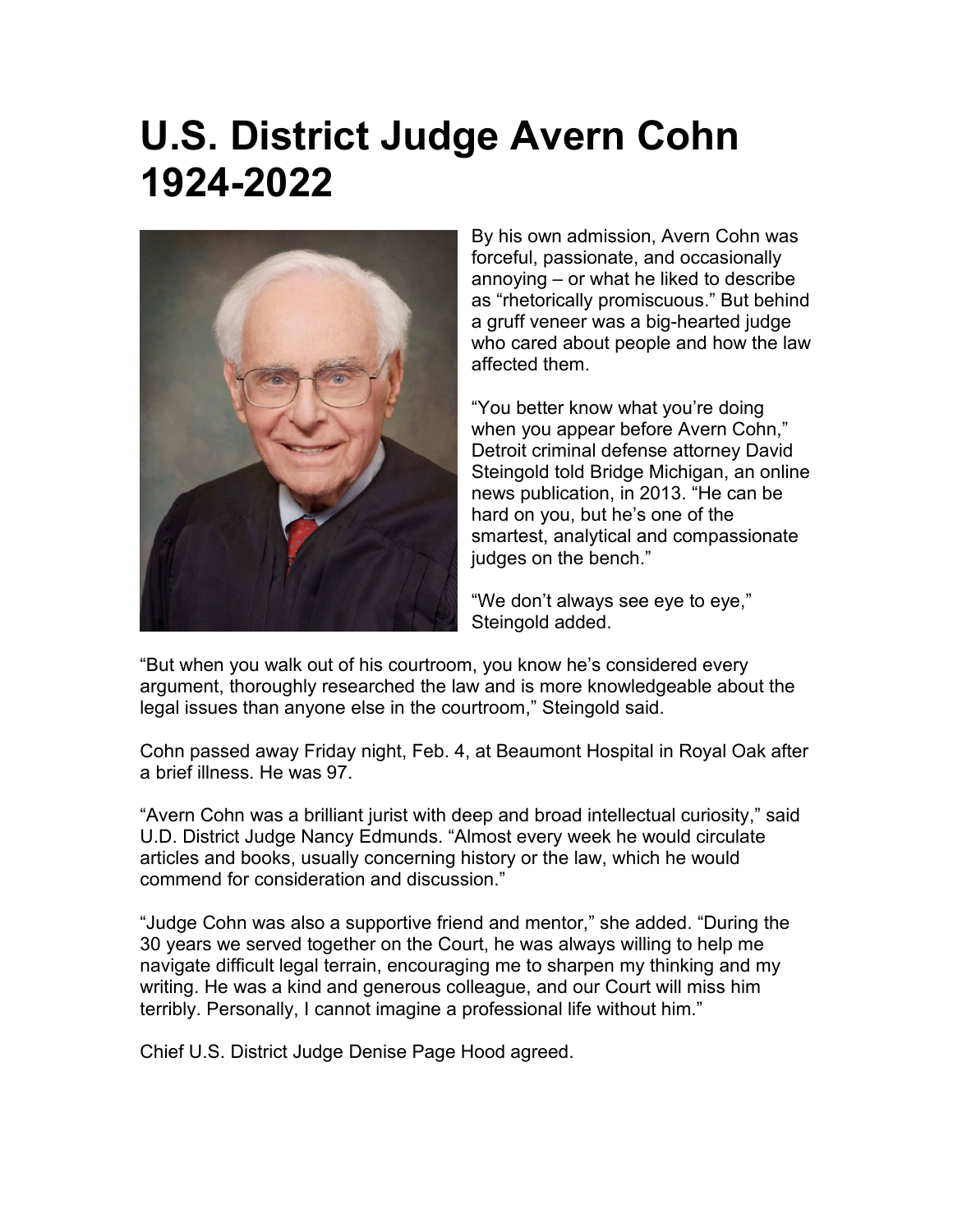"Judge Cohn was the court's resident intellectual," she said. "He also knew a lot of court history in addition to the law. I regularly went to him for advice and counsel and support. I think other judges and lawyers did as well. Judge Cohn could be a little gruff, but he had a very big heart. The court family will miss him, and the legal community has lost a giant."

Avern Cohn was born July 23, 1924, in Detroit, the grandson of Russian and Polish immigrants.

His father, Irwin I. Cohn, was a prominent Detroit bankruptcy lawyer who became a successful real estate investor and corporate lawyer. His mother, Sadie (Levin) Cohn, was a homemaker. It was a close-knit, upper middle-class family, Cohn said. He said his parents, who were active in the Jewish community, believed that privilege came with responsibility to help others.

Cohn decided early to become a lawyer, the result of accompanying his father to work.

After graduating from Central High School in 1942, he enrolled at the University of Michigan, but was drafted into the Army during his sophomore year and spent the next three years of his military service attending engineering and medical schools in Texas, California and Illinois.

When World War II ended, he enrolled at the University of Michigan Law School, received his law degree in 1949 and joined his father's Detroit law firm.

Cohn spent the next 30 years practicing administrative law and representing clients in business disputes. When his father's firm merged with another Detroit law firm in 1961, Cohn stayed on as a partner.

"The Cohn in Honigman, Miller, Schwartz and Cohn is my father, not me," Cohn told Bridge Michigan.

Despite a busy and lucrative law practice, Cohn said he had plenty of excess energy. So, he got involved in local, state and national Democratic political campaigns and social causes that raised his public profile.

In 1963, then-Gov. George Romney, a Republican, appointed Cohn to a Democratic seat on the Michigan Social Welfare Commission, which oversaw the state Department of Social Services.

Cohn also volunteered his time as a cooperating attorney for the American Civil Liberties Union and pursued various social and legal issues.

During the 1967 Detroit riot, he represented looters pro bono at court arraignments.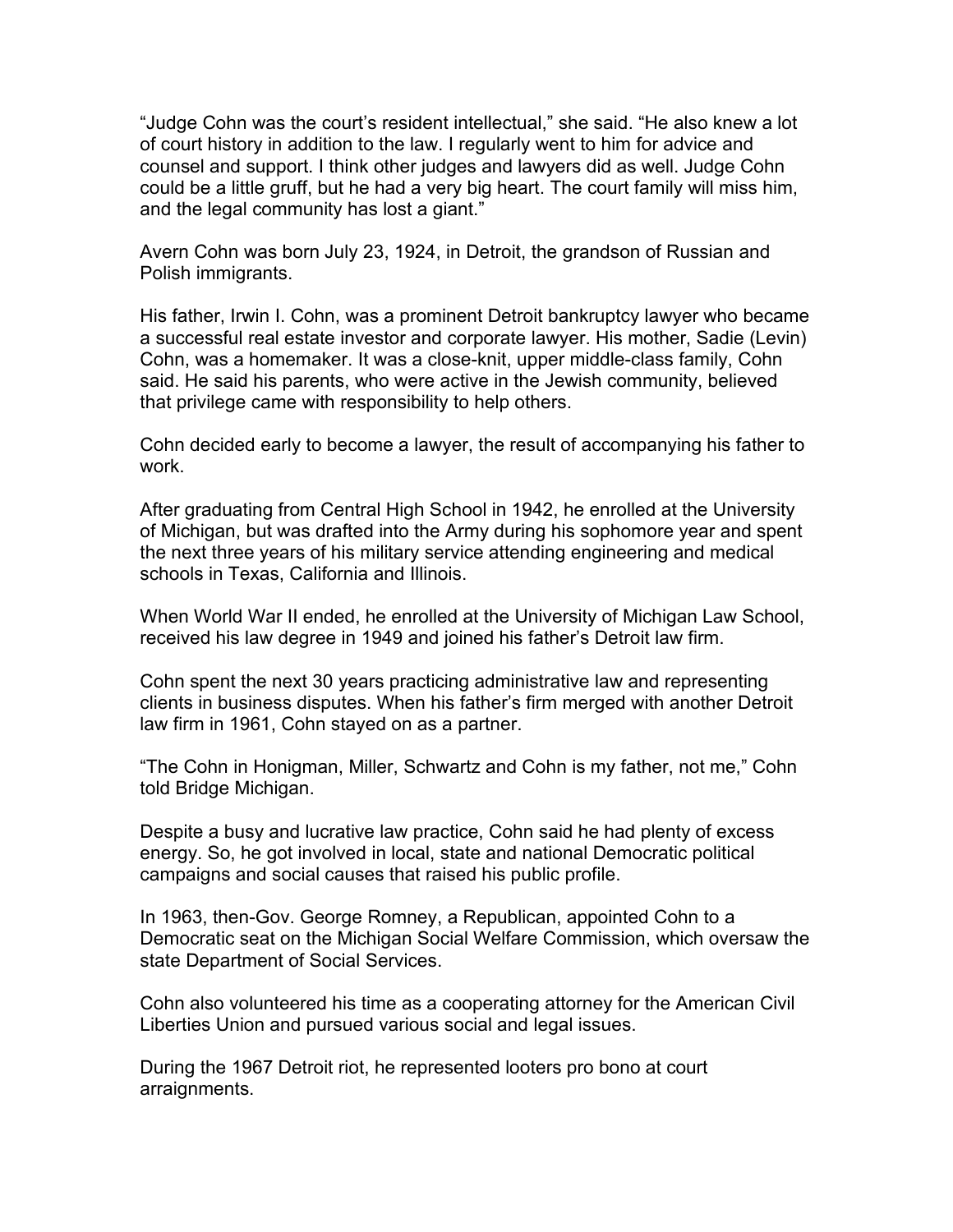His activities prompted the Michigan State Police and Detroit Police Red Squads to monitor his activities as those agencies often did with liberal advocates of that time.

"The files contained a bunch of newspaper clippings and maybe a surveillance report," Cohn remembered.

From 1972-75, he served on the Michigan Civil Rights Commission — the last two years as chairman. He also served on several Jewish community organizations.

Cohn was an early supporter of Coleman Young, the former state senator who became Detroit's first black mayor. After Young was elected in 1973, Cohn was appointed to the Detroit Board of Police Commissioners, the civilian oversight panel.

Cohn said he requested the appointment because he lived in Detroit and wanted a police radio, so he could listen to police calls. He said Young was hesitant because Young didn't trust lawyers. When Cohn promised not to act "lawyerly," Cohn said Young gave him the job — along with a police radio that didn't work very well.

From 1976-79, Cohn and other commissioners spearheaded Young's plan to integrate Detroit's predominantly white police force, which many black residents viewed as an army of occupation.

"Coleman Young wanted to integrate the Detroit Police Department and the police commission was his agent for doing so," Cohn told Bridge. "I made lots of enemies."

Cohn said he had aspired to become a federal judge from the day he stepped into a federal courtroom in 1949 but had to wait 30 years to get his chance.

Although he expressed an interest in 1966 to then-Sen. Phil Hart, D-Mich., Cohn said Hart had someone else in mind. Cohn tried again after Jimmy Carter, a Democrat, was elected president in 1976, but said then-Sen. Donald Riegle Jr., D-Mich., was hesitant to recommend him to Carter.

"Riegle was concerned that I lacked judicial temperament — and he was right," Cohn told the federal court's historical society in 2005. "I had never been a shrinking violet. I was militant, excitable, forceful, occasionally probably interrupted people, occasionally irritated people."

Riegle relented because of strong backing from Coleman Young, then-UAW President Doug Fraser and the Jewish community, Cohn said. Carter nominated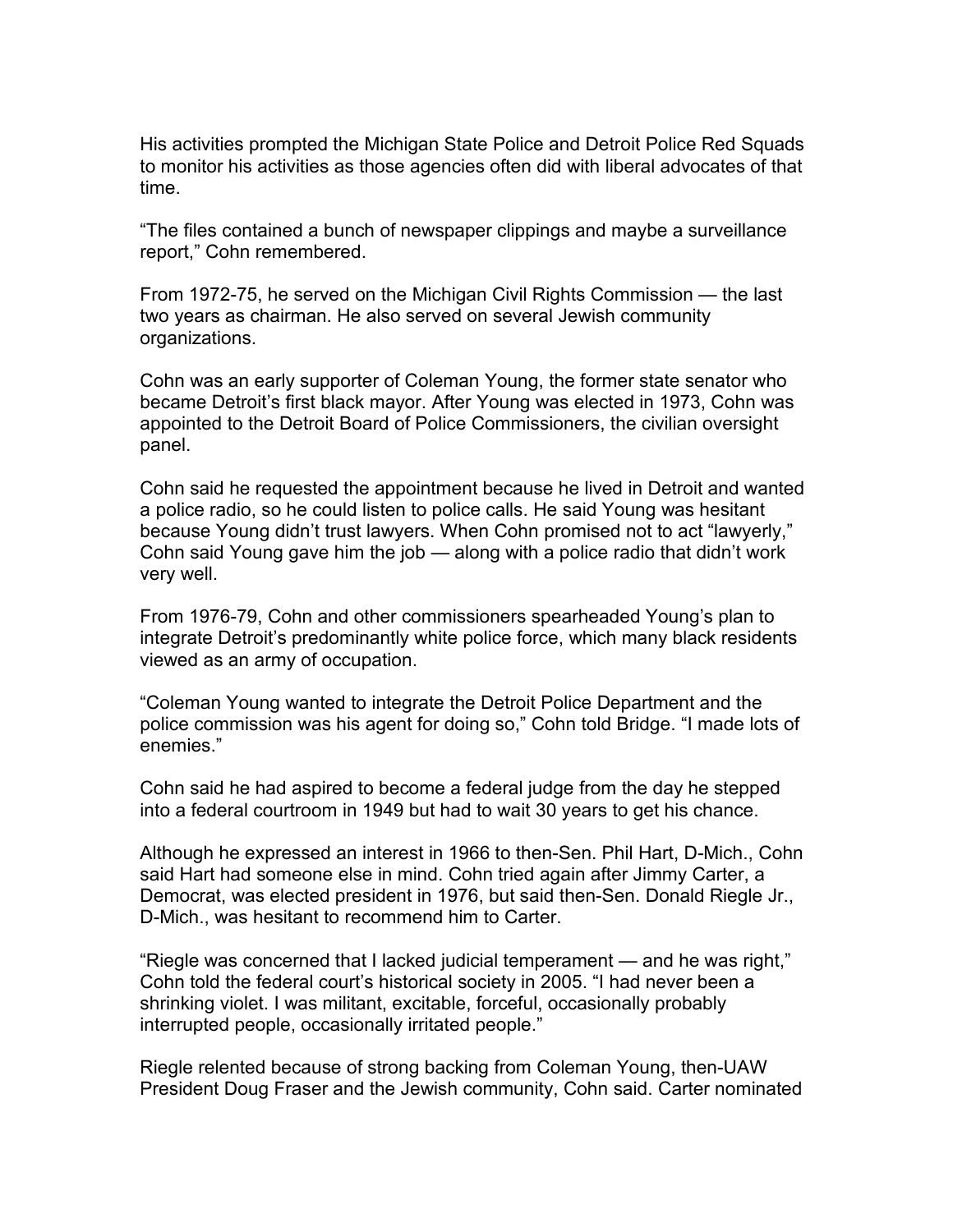Cohn to the federal bench on May 17, 1979, and the Senate easily confirmed him. He was sworn in Sept. 26, 1979.

Cohn said he had a tough time adjusting to his new job because he had relatively little trial experience and knew almost nothing about hiring or managing a court staff. He said worked hard and eventually got the hang of it, earning the respect of lawyers and prosecutors.

He ran his courtroom with a firm hand and required that lawyers show up prepared to argue their cases. Attorneys praised him for his fairness, legal knowledge and willingness to reconsider his decisions.

Along the way, Cohn presided over several high-profile cases.

In 1989, he set a national precedent by striking down the University of Michigan's anti-hate speech code, the first in the nation, saying it was vague, overbroad and violated the First Amendment rights of students. U-M — Cohn's alma mater had to rewrite its policy.

In 1995, Cohn caused a national stir by dismissing criminal charges against Jake Baker, a U-M student who had fantasized on the Internet about raping, torturing and murdering women. Baker was the first person to be charged with a federal Internet crime. Cohn not only released Baker from federal custody, he declared that Baker's writings were constitutionally protected speech. A federal appeals court agreed.

"He was just an immature college kid," Cohn told Bridge. "He didn't mean any harm. He just lacked good judgment."

In the late 1990s, Cohn presided over the lawsuits that inventor Robert Kearns filed against American and foreign auto manufacturers for infringing on his patent for the intermittent windshield wiper. Kearns won \$30 million in jury verdicts and settlements from Ford Motor Company and Chrysler Corp. and his saga was turned into a 2008 movie, "Flash of Genius," starring actor Greg Kinnear as Robert Kearns.

The film didn't generate much notoriety for Cohn because the judge in the movie was named "M. Franks."

A few years later, Cohn bid \$1,500 in a Michigan Opera Ball charity auction and won the right to get his name in an upcoming Elmore Leonard crime novel. Cohn later was amused to discover that the Avern Cohn in Leonard's novel was a sleazy lawyer.

In 2008, Cohn declined to jail Nada Prouty, a Lebanese immigrant who admitted faking a marriage to become a U.S. citizen and, eventually, an accomplished FBI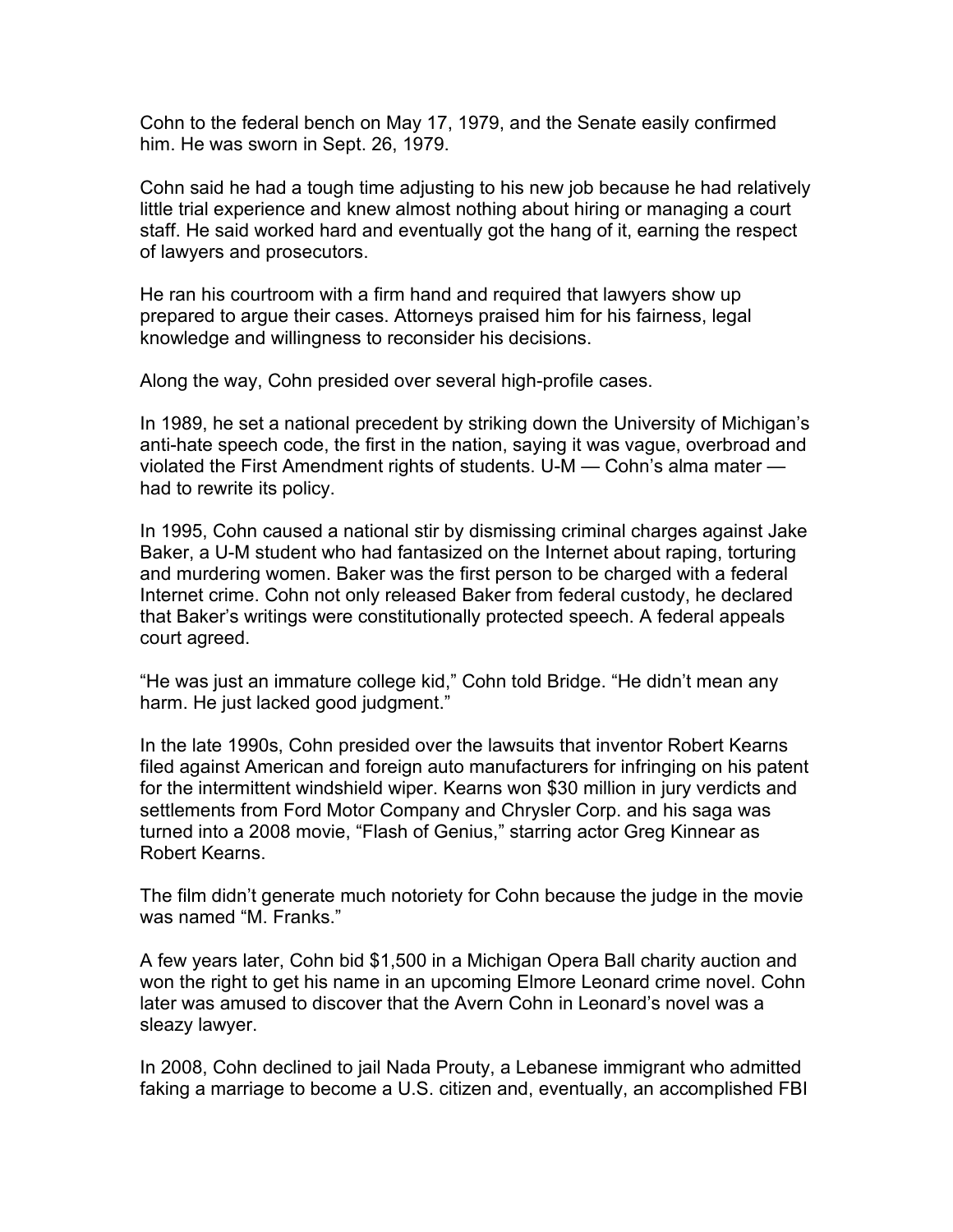agent and daring CIA operative. The government said she had shared FBI secrets with her brother-in-law, an alleged terrorist sympathizer. Cohn disagreed, saying the government had blown the case out of proportion. He fined Prouty \$750 but was forced to revoke her citizenship because of her plea agreement with prosecutors.

In 2010, Cohn sentenced then-Detroit Councilwoman Monica Conyers to 37 months in prison for taking \$6,000 in bribes in exchange for her vote in favor of a \$1.2-billion sludge disposal contract.

Cohn took senior status on Oct. 9, 1999, but continued handling a full caseload. He gave up his docket in December 2019. At that point, he was the oldest serving judge in Michigan.

Last year, Detroit author Jack Lessenberry and archivist Elizabeth Zerwekh published "Thinking About 'The Other Fella,'" about Cohn's life and the law. He collaborated with them on the book.

His first wife, Joyce (Hochman) Cohn, died in 1989 after 35 years of marriage. They had three children, Sheldon, Tom and Leslie Magy, who survive along with seven grandchildren and two great grandchildren. In 1992, Judge Cohn married Lois Pincus, a Birmingham art gallery owner, who also survives.

During his time on the bench, Cohn was a voracious reader, devouring five newspapers a day in addition to court papers, legal journals and books spanning a variety of topics. He was a prolific letter writer who shared his views with newspaper editorial pages and law journals. Reading and working were his only hobbies.

"He is insatiably curious and that's his secret as a judge," Detroit attorney Andrew Doctoroff, a former Cohn law clerk, told Bridge magazine. "To continue to have that kind of energy is remarkable. He's a gift that keeps on giving."

Cohn conceded that he could be difficult and demanding, especially with lawyers, but he took pride in his ability to reconsider his decisions.

"I understand why pencils have erasers," he told Bridge, adding that he tried to operate by yet another adage: "Reason is in such short supply, the fact that it comes late is no reason to reject it."

Cohn stuck Post-It notes on his side of the bench to remind himself to listen, let the lawyers try their cases, exhibit patience and not take himself too seriously.

He compared his life to acting in a play.